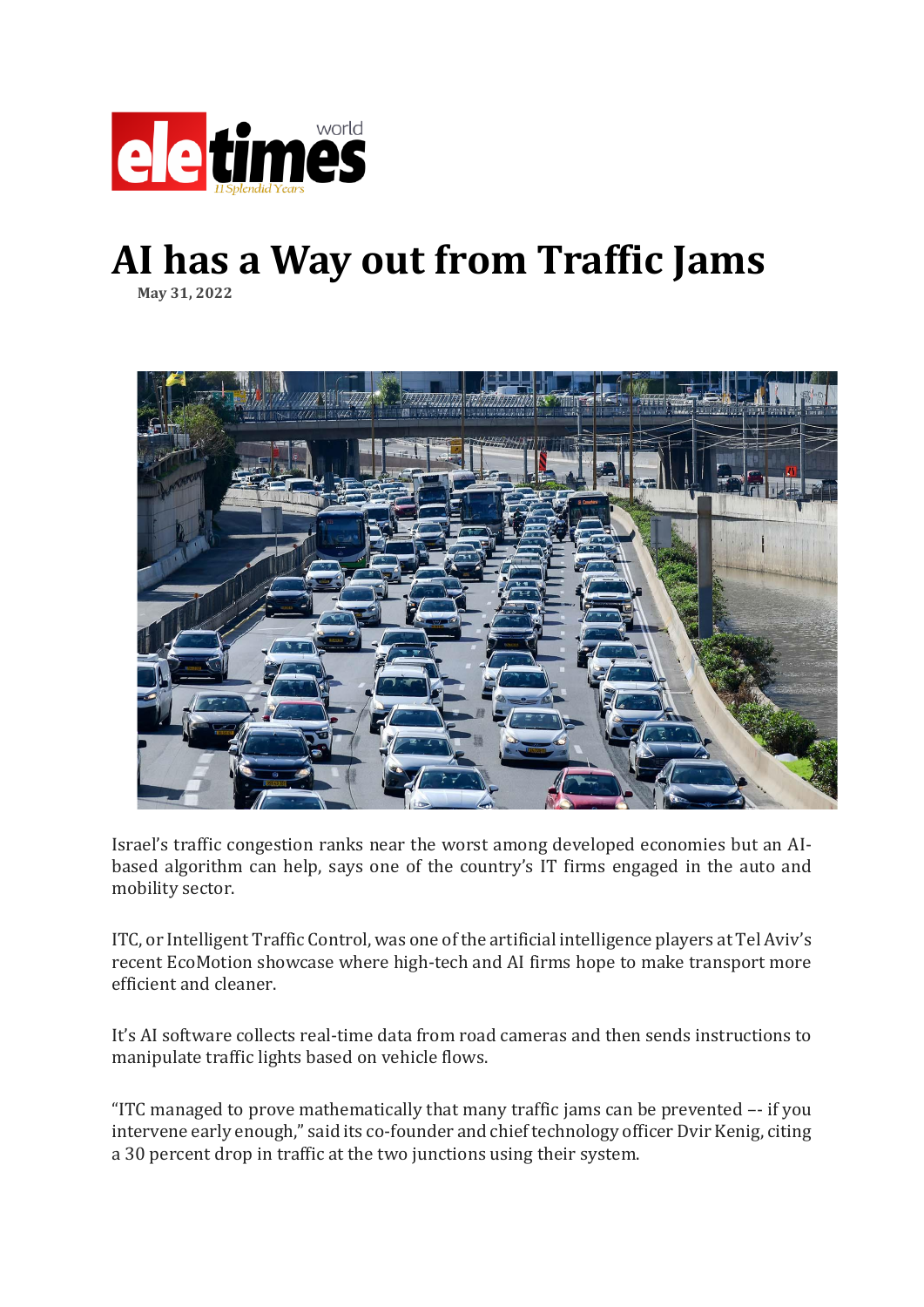The company says road congestion is a global scourge, calculating that the average driver spends three days a year stuck in traffic, also pumping out greenhouse gas emissions.

The problem is acute in Israel where, the Organisation for Economic Cooperation and Development says, "transportation infrastructure lags significantly behind" most member countries and "road congestion is one of the worst in the OECD".

## **Military innovations**

EcoMotion's founder Meir Arnon told AFP that surging global interest in smart mobility had made Israel an auto industry player, even though it doesn't manufacture any cars.

"Cars changed," said the industrialist turned investor. "Cars were metal and wheels and radio. Today these things don't matter, they're all mass-produced by the same companies for everyone.

"What differentiates car manufacturers today is the driving experience… the vehicle's ability to adapt itself to the driver," he said.

Systems developed by Israel's army and private defence industry—notably surveillance, communication, and sensory technology—have become central to automakers, Arnon said.

With over 600 start-ups in the field—"second only to Silicon Valley"—Israel has become a "centre of mobility," Arnon said, noting that 35 global auto companies have operations in the country, including General Motors.

"The future of vehicles lies outside vehicles—in the cloud, our phones, in the cars to some extent, and all these elements create an open platform," said Gil Golan, head of GM's local technical centre.

"This open platform is a place for innovation and creativity, which Israelis are good at."

## **Engineers needed**

Also at EcoMotion was Rider Dome, whose cameras mounted on the front and back of motorcycles use artificial intelligence to warn riders of nearby dangers.

"A driving assistant that has become a standard in nearly every car does not exist in motorcycles," chief executive Yoav Elgrichi said. "That's why we decided to found Rider Dome"

But some observers warn that Israel's **[technology](https://www.eletimes.com/aluminium-praphene-battery-for-gadgets-and-ev-technology)** sector, including smart mobility, could run out of steam.